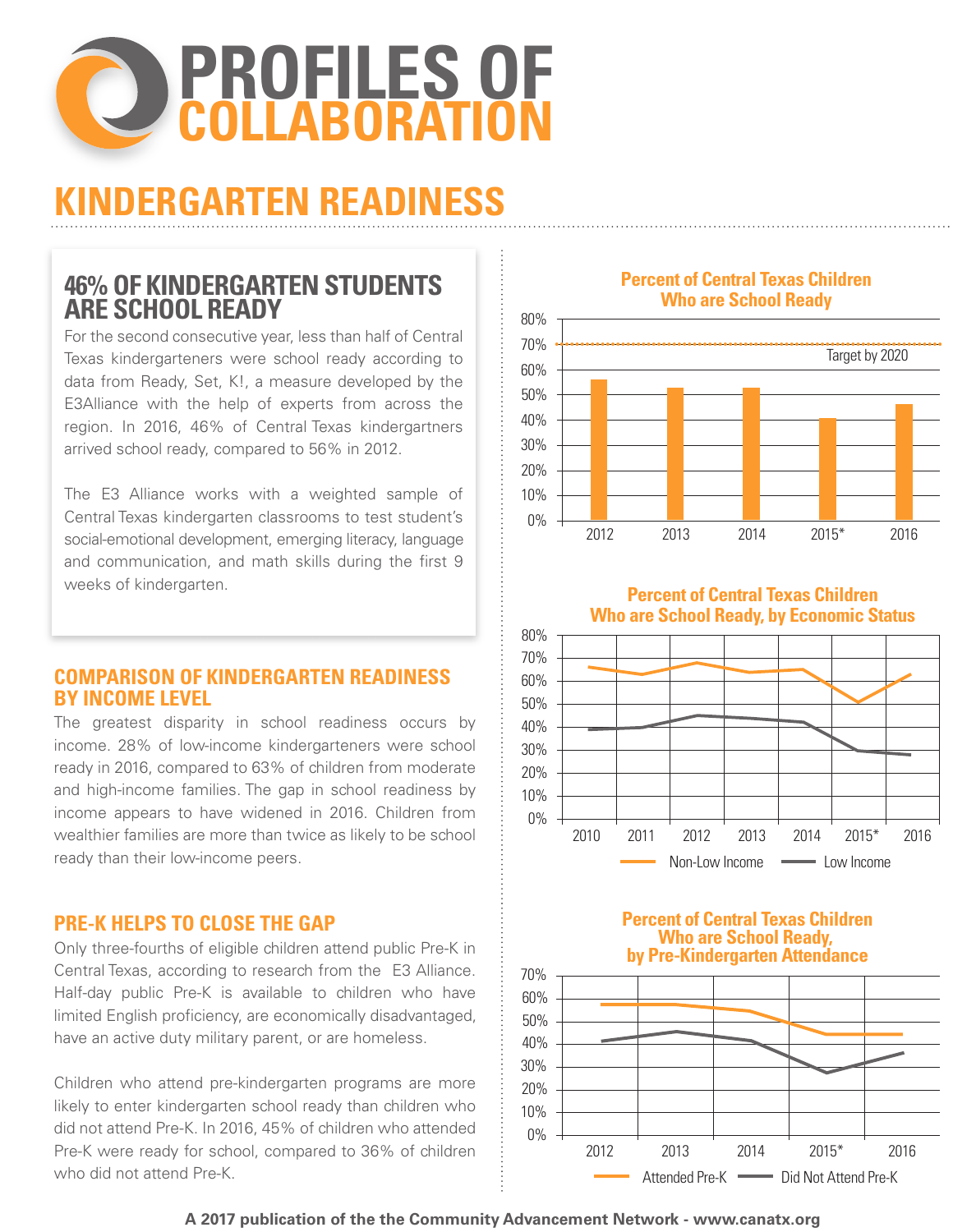# **COLLABORATI PLANNINGEFFORTS**

# **SCHOOL READINESS ACTION PLAN:**

**Lead Agency:** United Way for Greater Austin **Full-Time Coordinator:** Yes

For the past seven years, United Way for Greater Austin has led a coalition of early childhood advocates, experts, parents, service providers and business leaders to put together an ambitious School Readiness Action Plan (SRAP), aimed at changing the landscape of care for our youngest community members. This plan is a strategic effort to invest in the future of our community, with the goal of increasing the number of school-ready children to 70 percent by 2018.

#### **The SRAP Leadership Team includes the following organizations:**

Austin Community College Austin ISDAustin Public HealthChild Inc.

Children's Optimal Health City of Austin Early Childhood Council Community Advancement Network E3 Alliance

KLRULiteracy Coalition of Central Texas Manor ISDUnited Way for Greater Austin

Workforce Solutions Capital Area Texas Association for the Education of Young Children (TAEYC) Travis County Health & Human Services

# COLLABORATIVE EFFORTS CONTRIBUTING TO IMPLEMENTATION OF SCHOOL READINESS ACTION PLAN

#### **READY FAMILIES:**

**Family Support Network (FSN):** Convened by UWATX, participants are service providers who deliver family support services outside of the formal care and education system (e.g., home visiting, evidence-based parent education classes). In additional to working on the Ready Families SRAP goal, this group works on coordination, collaboration, and resources sharing.

**Ready Families Collaborative (RFC):** A nine agency collaborative, funded by the City of Austin, to coordinate and secure additional resources for family support services. The agencies share utilization data and referral systems so that more families may be served and so that the delivery of services is more timely and effective.

### **PREVENTATIVE HEALTH & MENTAL HEALTH SERVICES:**

**Trauma Informed Care Consortium (TICC):** Led by Austin Child Guidance Center, TICC is made up of a variety of professionals and organizations in Central Texas that work with children - mental health clinicians, school personnel, medical/nursing professionals, occupational/physical therapists, law enforcement, and juvenile justice professionals. The consortium meets quarterly to network, share information, and coordinate trainings.

**Kids Living Well (formerly Children and Youth Mental Health Planning** 

**Partnership):** The Children and Youth Mental Health Planning Partnership is a planning body comprised of dedicated and experienced professionals who work together to promote the mental health of Travis County children and youth by raising awareness about behavioral health issues impacting children, youth and families and strengthening relationships among social service providers, health providers, and local school districts.

*Note: The collaborations in this section are not specific to children ages 0 to 6 or specifically associated with SRAP.*



### **READY EARLY CHILDHOOD EDUCATION:**

**Quality Child Care collaborative (QC3):** Convened by Workforce Solutions Capital Area, this leadership team is dedicated to improving the accessibility and quality of child care, particularly for low-income families. Participants include child care funders and planners.

**Pre-K Quality Workgroup:** This work group is convened by E3 Alliance to address issues important to local Pre-K efforts and to determine the best way to measure public school Pre-K quality. Membership primarily includes school district representatives.

**E3 Goal 1 Team:** Convened by E3 Alliance, this group of community champions takes a comprehensive look at early childhood education, particularly as it interfaces with the Central Texas Pre-K-12 school system.

### **READY COMMUNITIES:**

**Early Childhood Council (ECC):** The ECC convenes work groups to identify opportunities to improve conditions for families with young children through changes in public policy, coordination across systems, and engagement of community stakeholders.

**Success by 6 (SB6) Early Childhood Stakeholders:** Co-convened by United Way, City of Austin, and Travis County, this group meets quarterly and is open to anyone interested in local early childhood efforts. At meetings, members share information, network, and work together to advance the School Readiness Action Plan for Austin/Travis County.